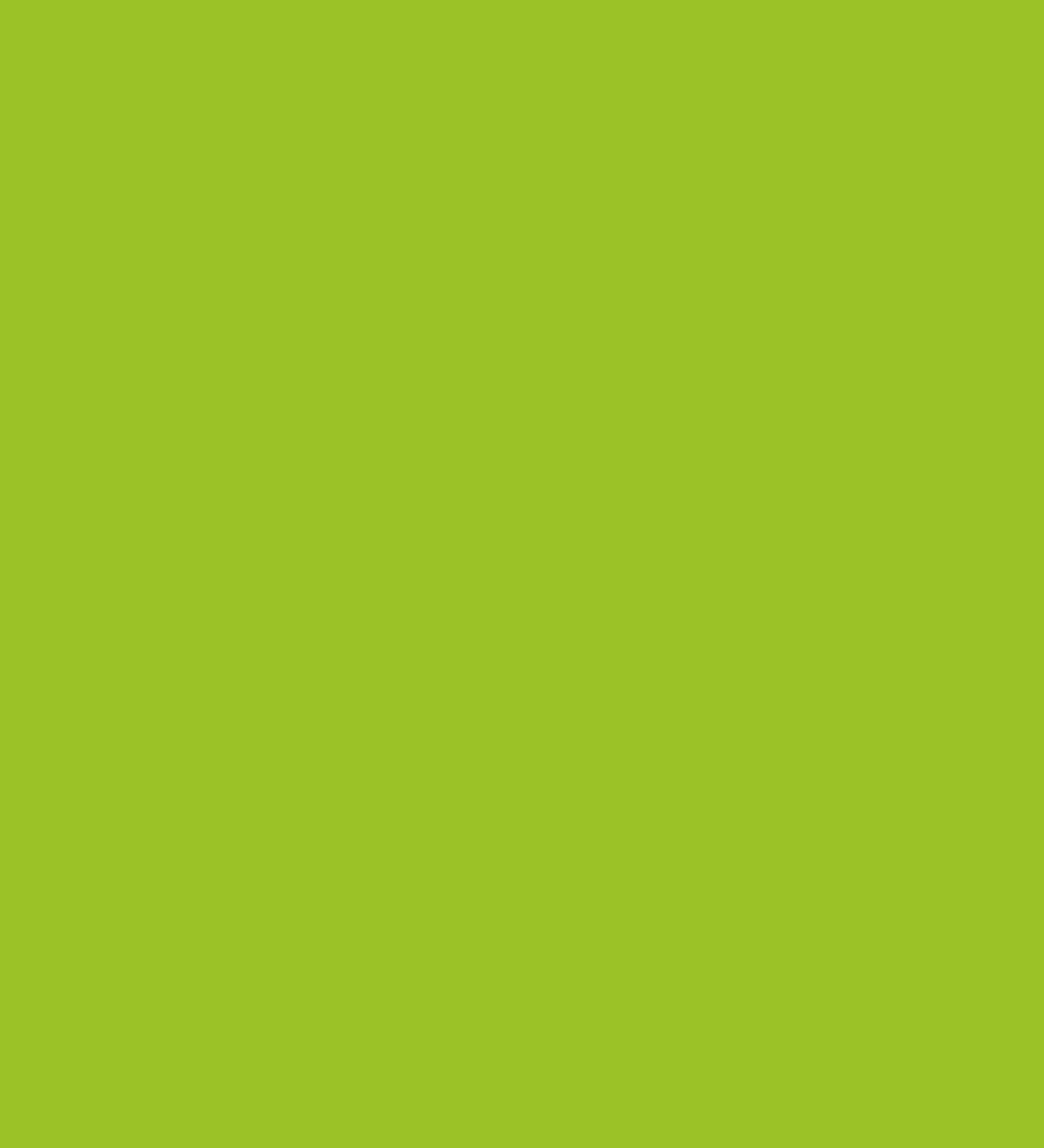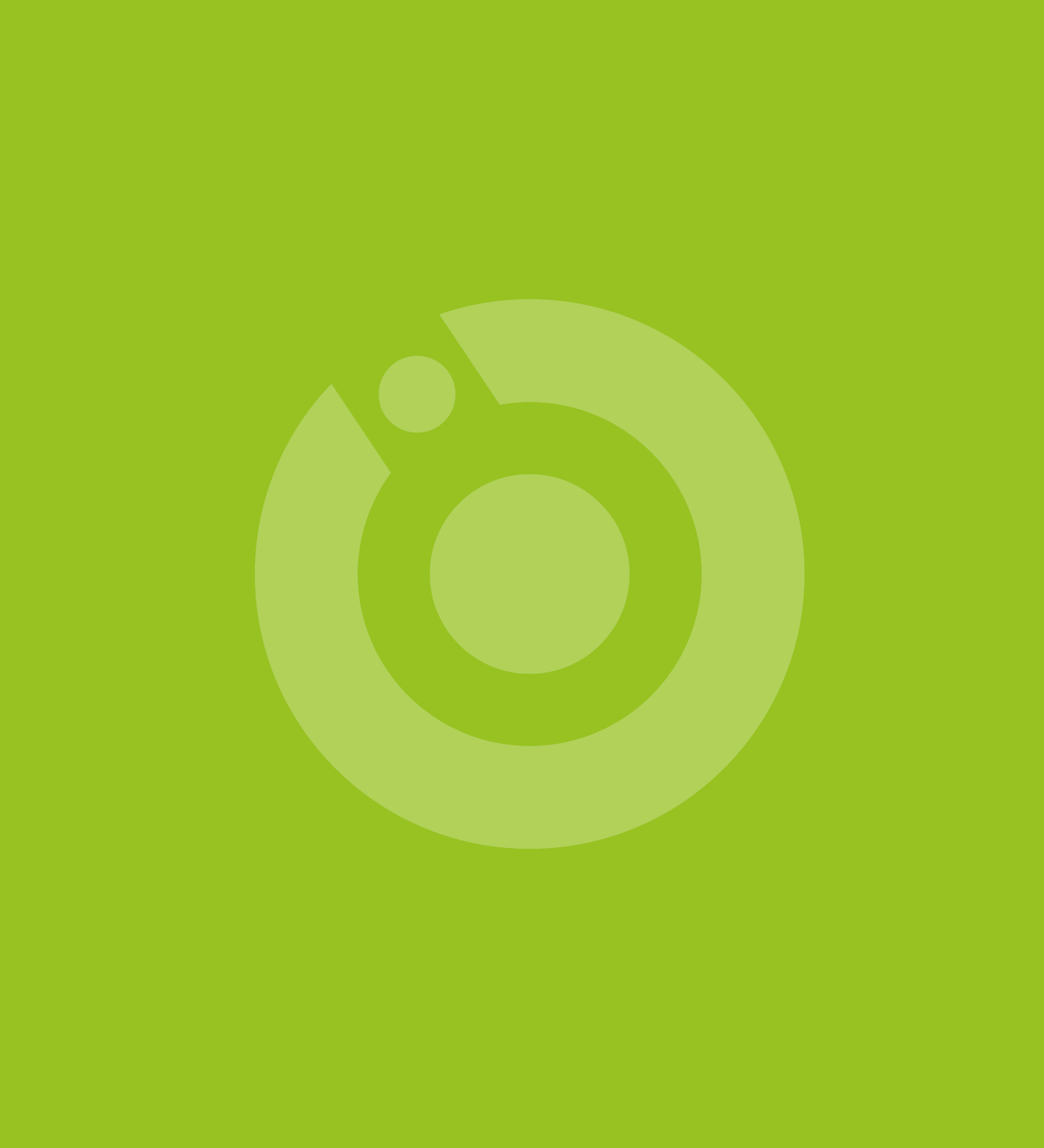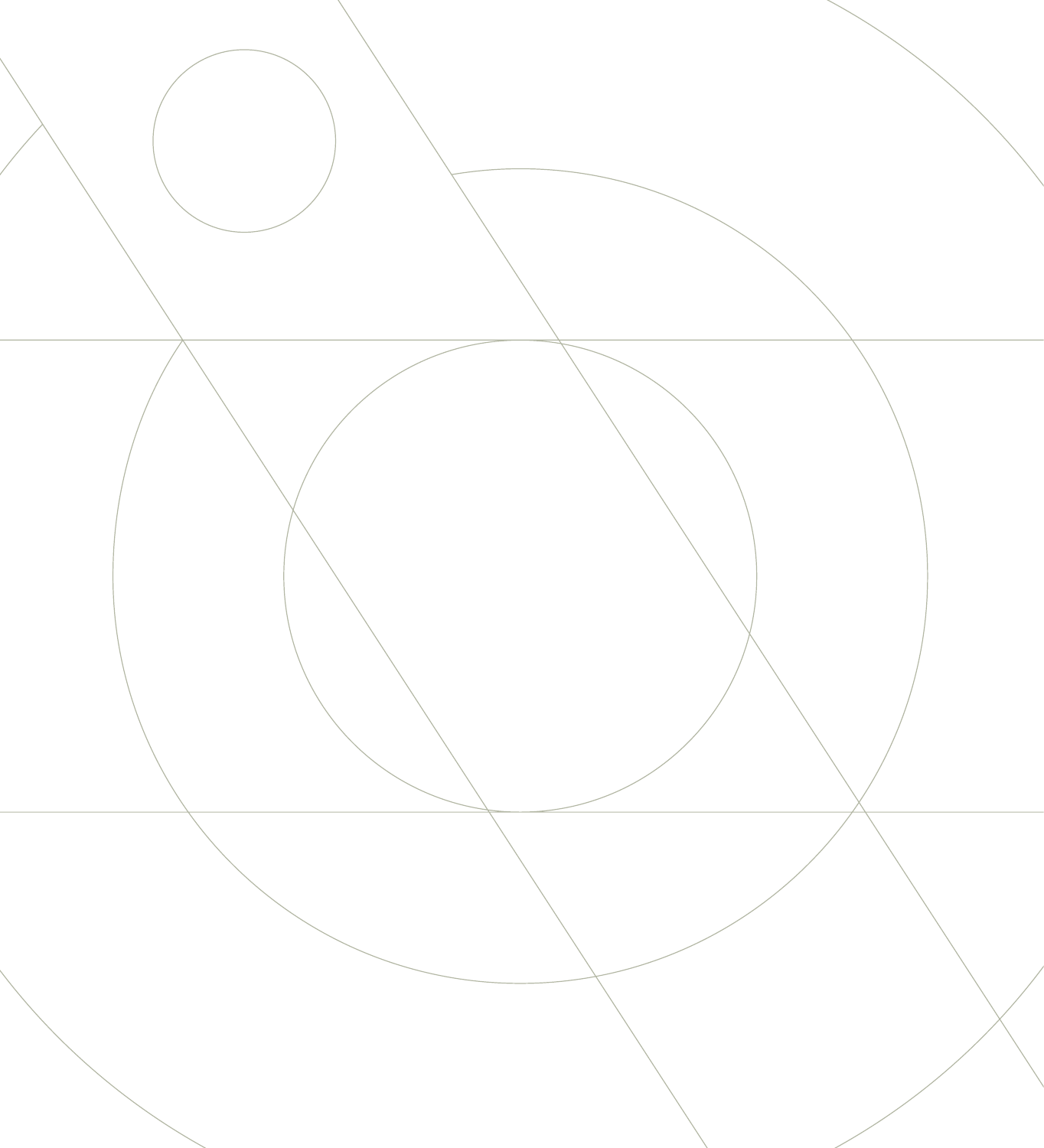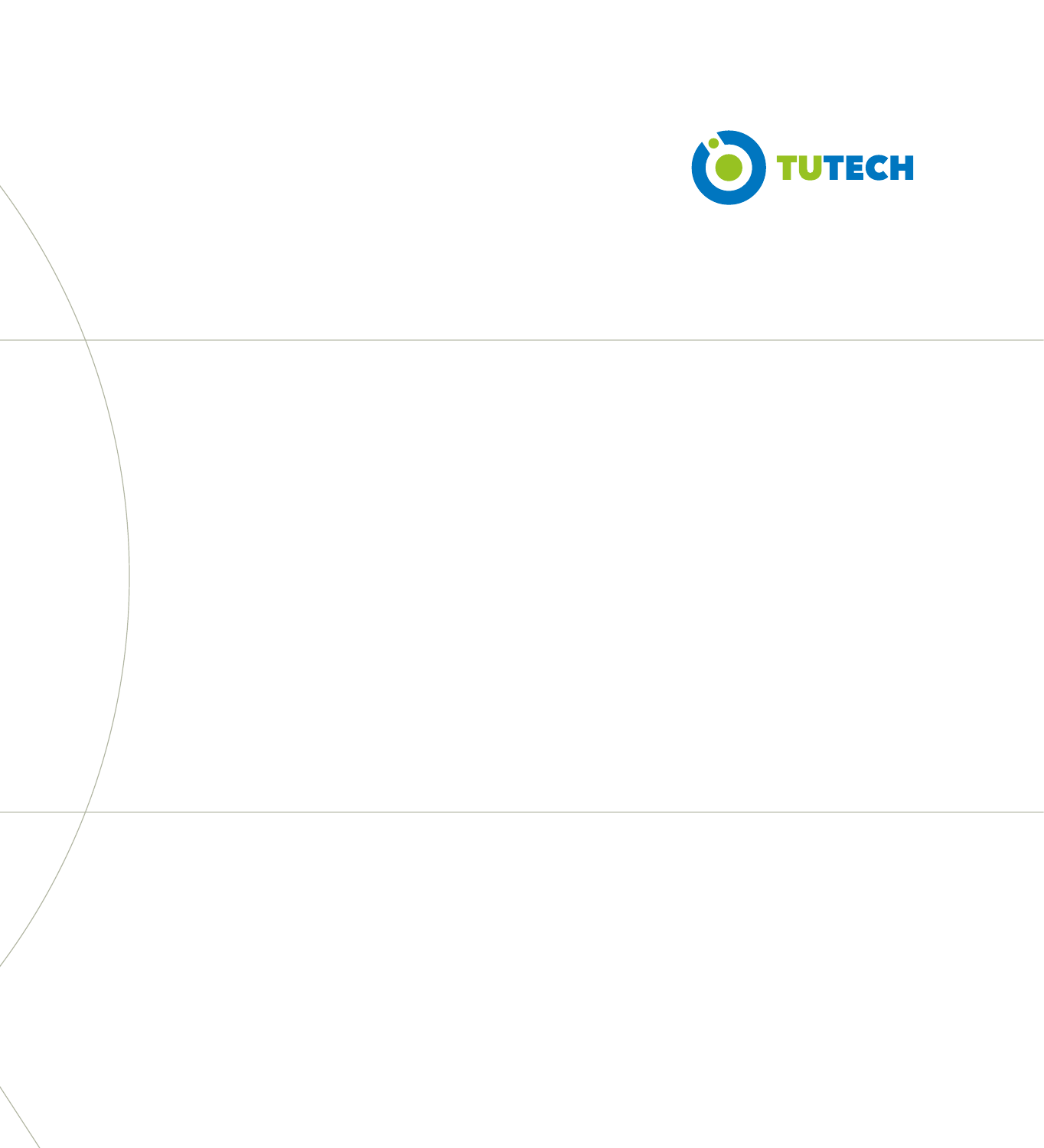# ASKING QUESTIONS...

FINDING ANSWERS...

DEVELOPING SOLUTIONS...

MASTERING CHALLENGES!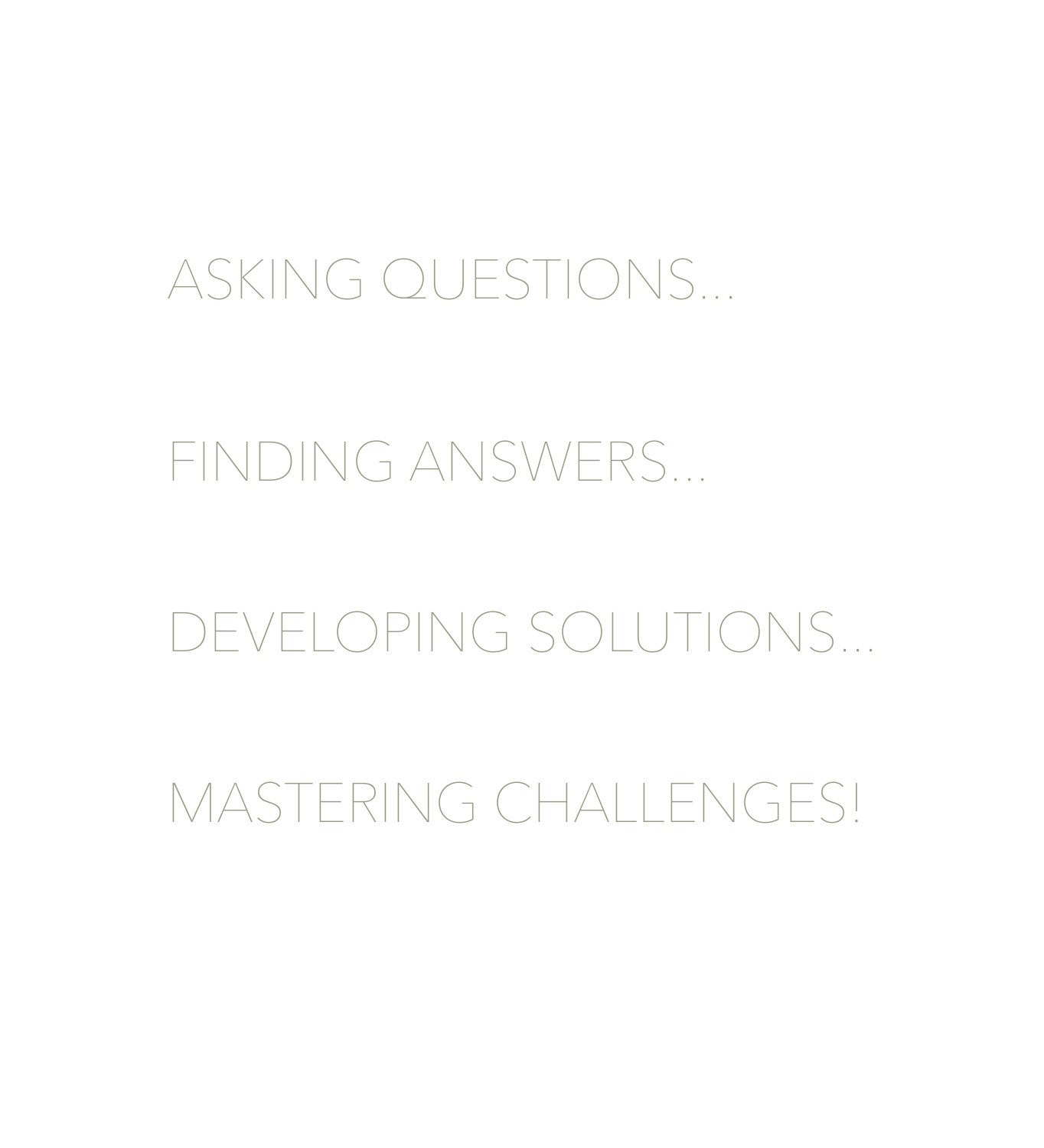How many links are there in a blockchain?

How do you sequence the DNA of artificial intelligence?

Is there a seventh heaven for drones?

On what kind of exchange would you expect to find a tech broker?

Can you print in 4D?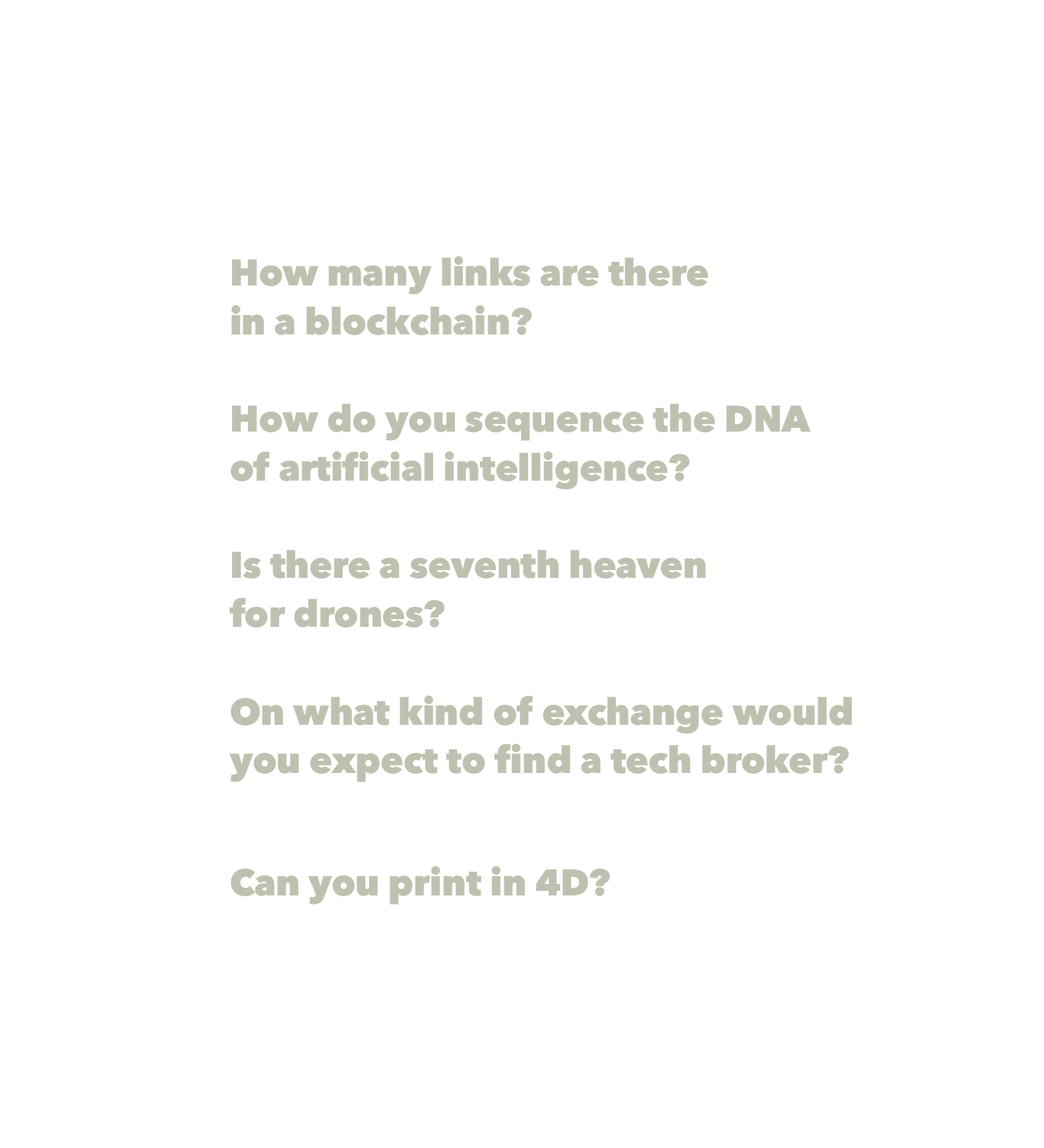# WE BUILD TRANSLATE. WE BETWEEN BUSINESS AN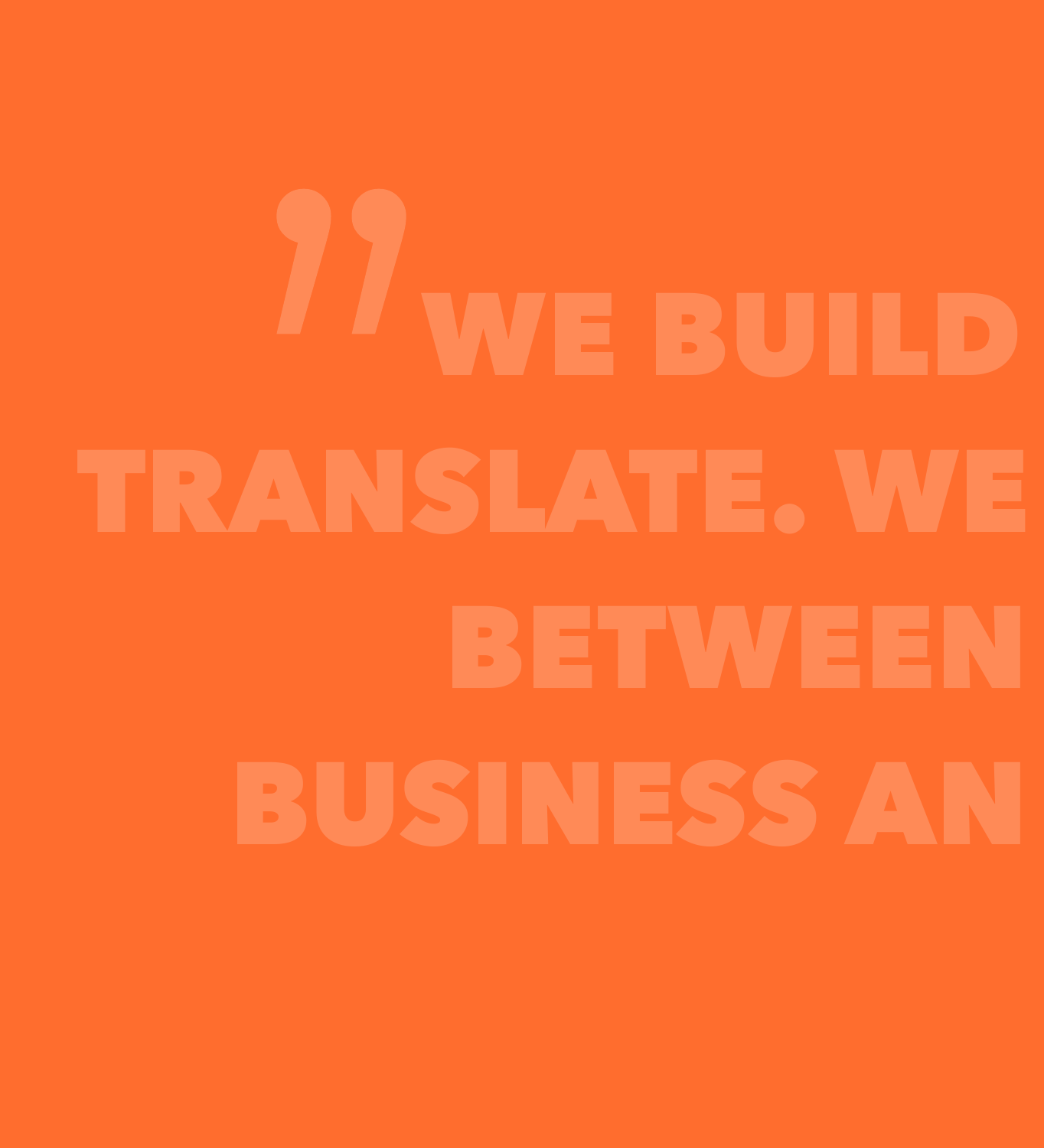# BRIDGES. WE COORDINATE. RESEARCH, D SOCIETY."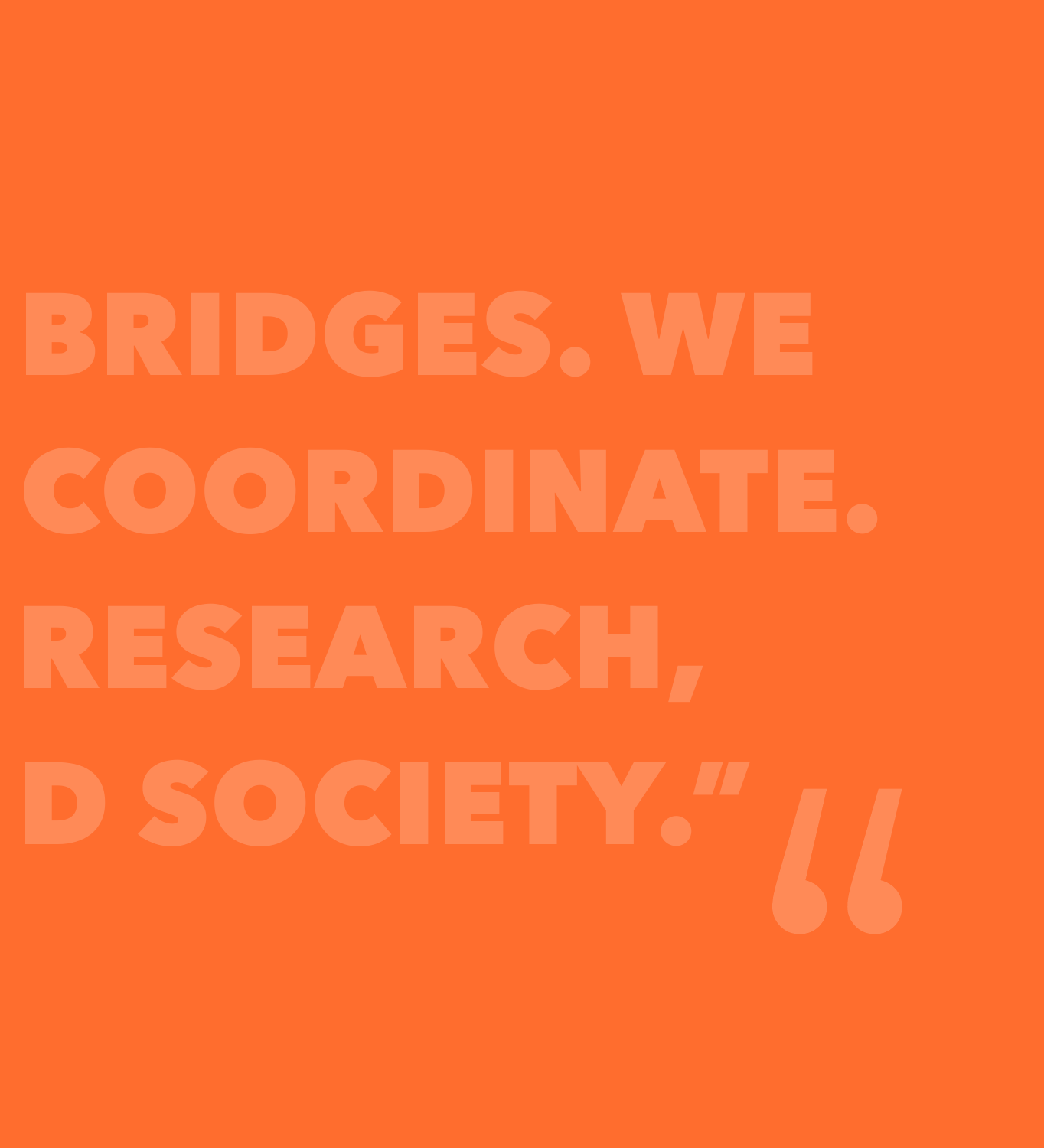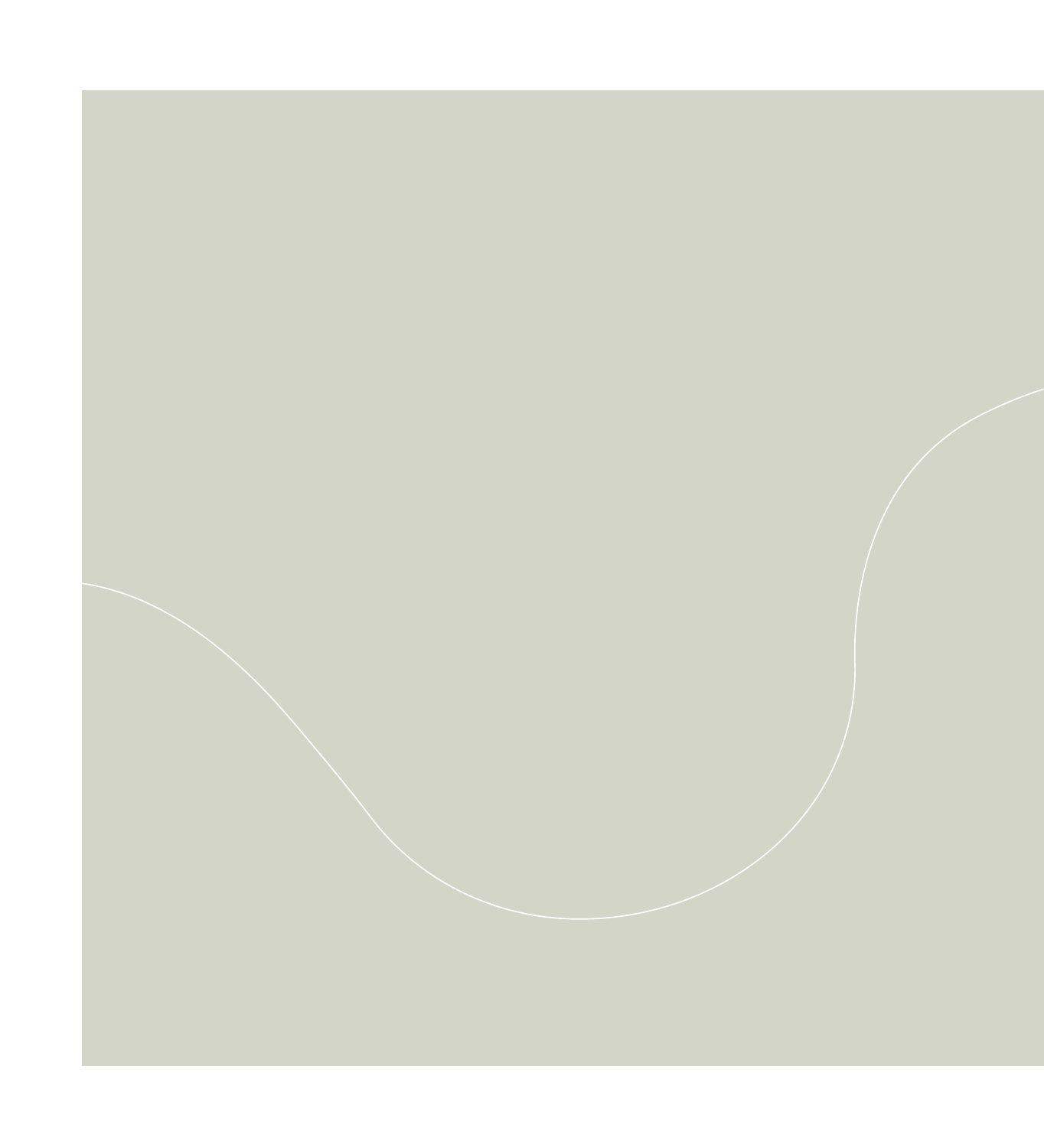

#### TUTECH IS …

**a private-sector subsidiary of Hamburg University of Technology and the City of Hamburg. Together with our sister company, Hamburg Innovation GmbH, we connect all the city's public higher education institutes as well as many research organisations in the Hamburg Metropolitan Region with markets and society.** 

At TUTECH we act as consultants, matchmakers, initiators and coordinators in knowledge and technology transfer, both nationally and internationally. With our strong team – with its wealth of experience, diversity, flexibility and adaptability – we tackle demanding tasks and challenges at the interface between higher education and industry.

Our mission is to create lasting value by putting the latest research results and inventions into practice – with people and for people.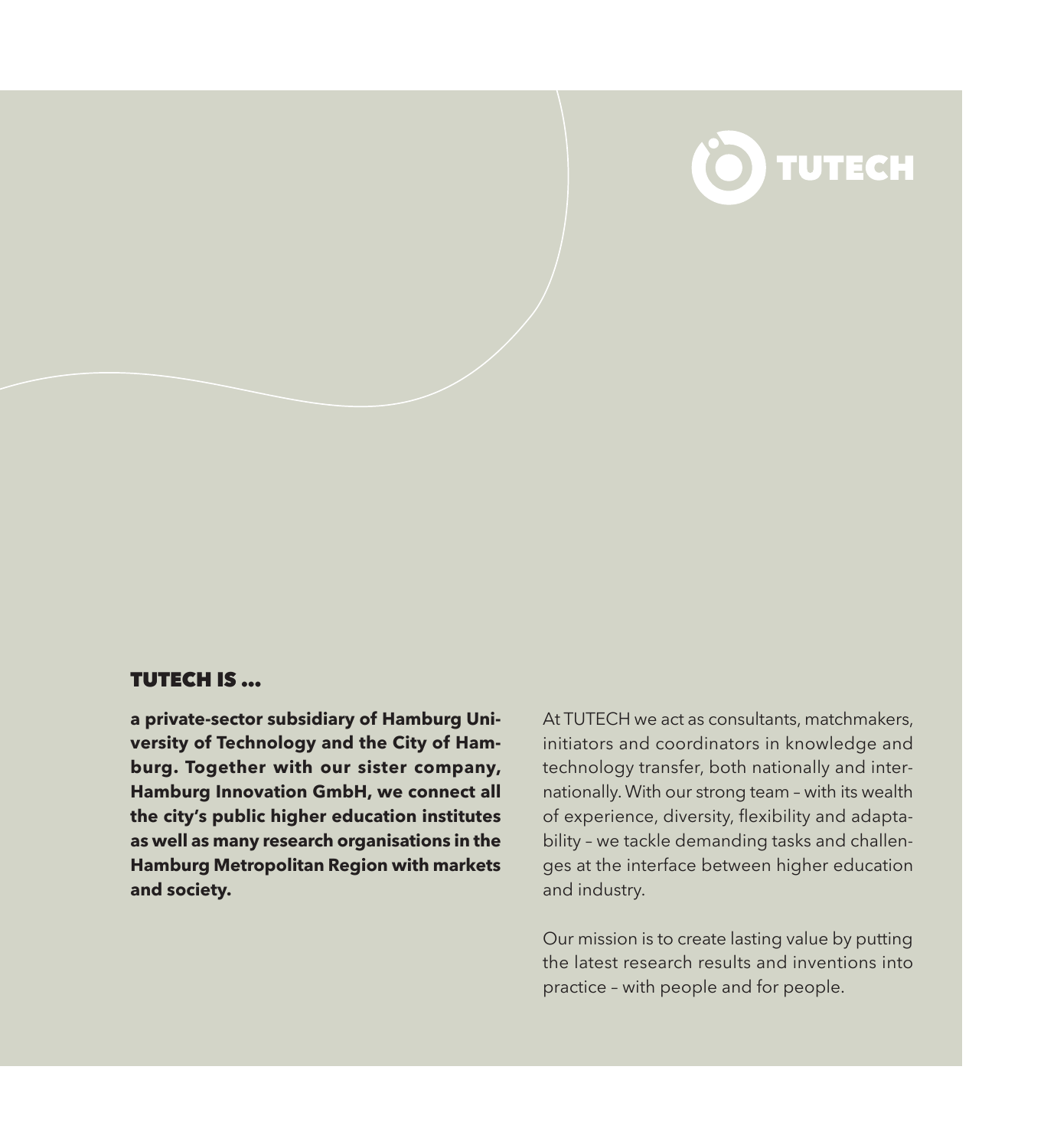TUTECH works with public sector bodies, NGOs, federations and clusters and participates in publicly-funded projects.

### KNOWLEDGE TRANSFER GOES FURTHER

#### **TUTECH connects research, business and society**

TUTECH knows what works when it comes to technology and knowledge transfer. We're fluent speakers of many languages – especially those of research and business – and we've been linking up entrepreneurial, research and societal potential successfully for 25 years.

We create lasting value for our clients by exploiting the potential for innovation and putting new research results into practice. Along the

way we draw on a variety of expertise from a wide range of institutes and disciplines within our extensive network.

POLITICS AND

SOCIE TY

TUTECH is located in the Harburg Upriver Port, the so-called channel hamburg, and is thus right at the heart of one of Hamburg's four designated Innovation Parks.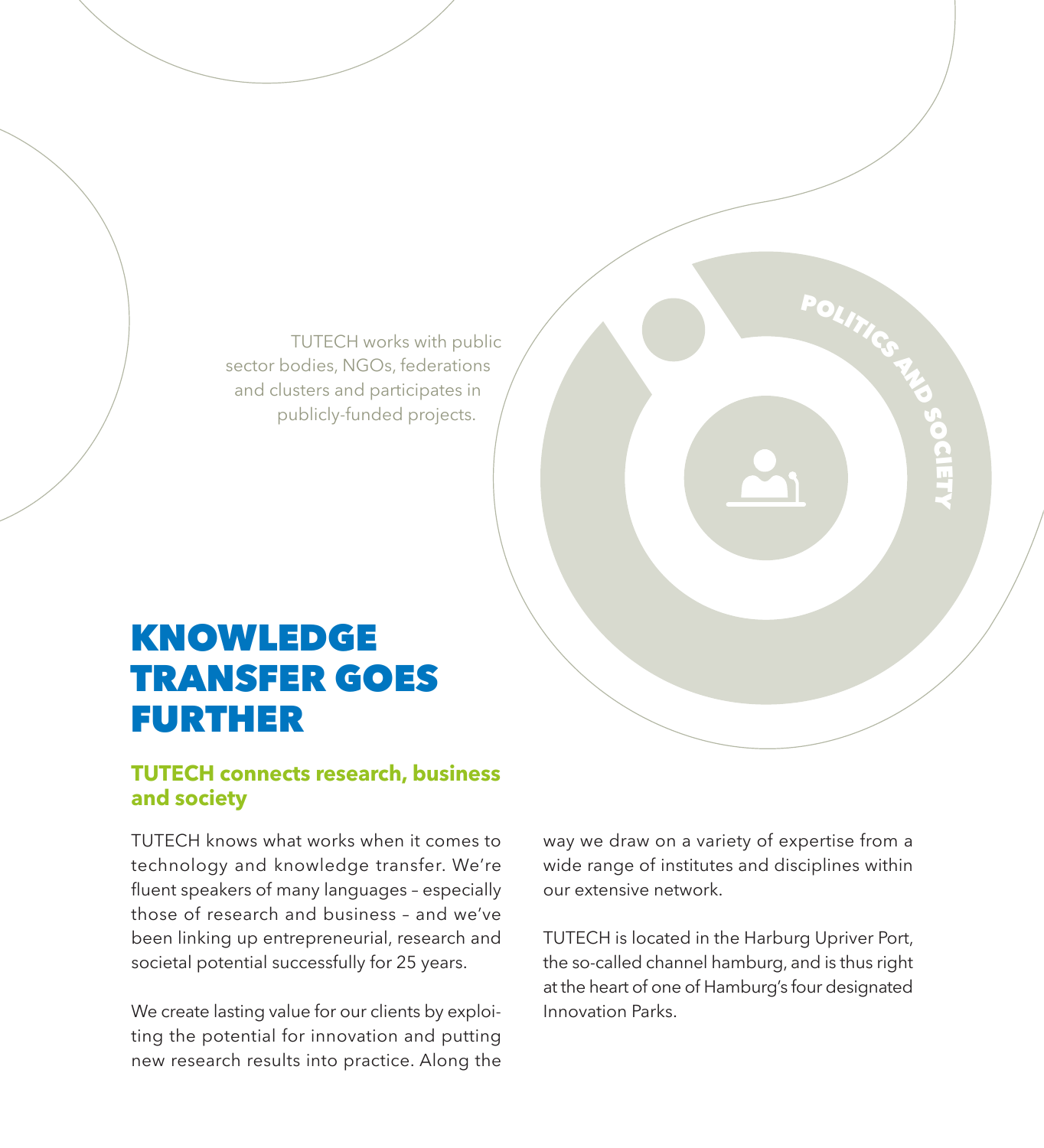TUTECH is experienced at supporting research projects with industrial partners and draws on its years of expertise in technology and knowledge transfer.

> IN D

USTRY

INS

**SCAR** 

**V3** 

TUTECH can help with everything to do with the interface between industry and science, from finding experts to providing training.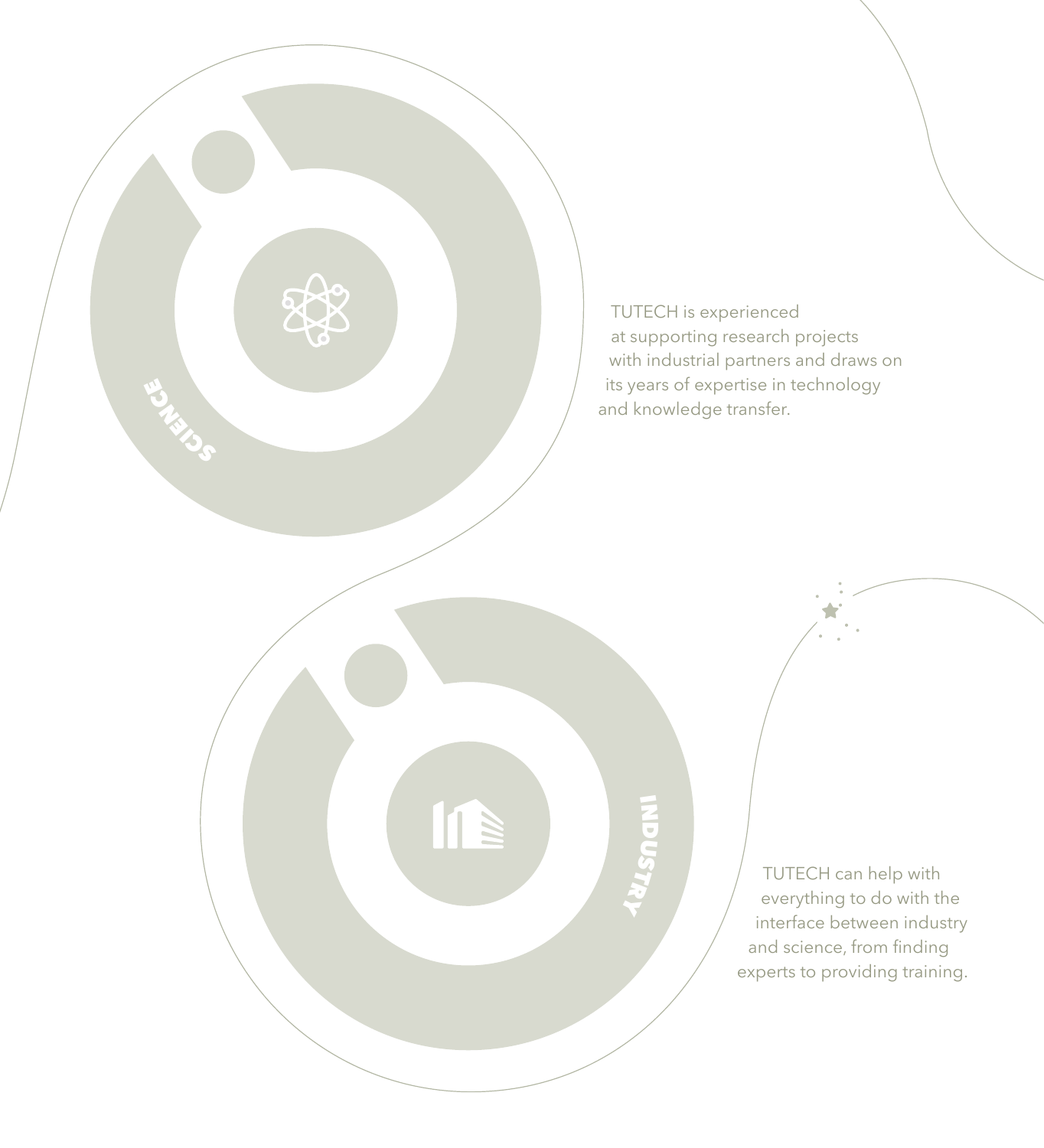# RESEARCH MANAGEMENT NAGEMENT

#### **Putting new insights into practice**

Our mission is to help new research insights and new technology to achieve a breakthrough. Our partners from research, business and the plublic sector mean we have access to virtually all technology sectors.

Developing concrete applications is our aim – whether through contract research and development, research cooperation or in thematic networks, collaborative projects and cluster projects. Our technology consultancy helps our partners find solutions to the challenges they face. We are pragmatic, fulfil compliance requirements and are successful in using public funding programmes, and we have lots of experience in managing projects with diverse partners or broad topics.



"Tutech is indispensable for our cooperation with industry because it forms an ideal bridge between private enterprise and TUHH, which is part of the public sector.

It is the only way of rapidly transforming research innovations into benefits for society."

**Prof. Dr.-Ing. Michael Schlüter** *Institute of Multiphase Flows, Hamburg University of Technology*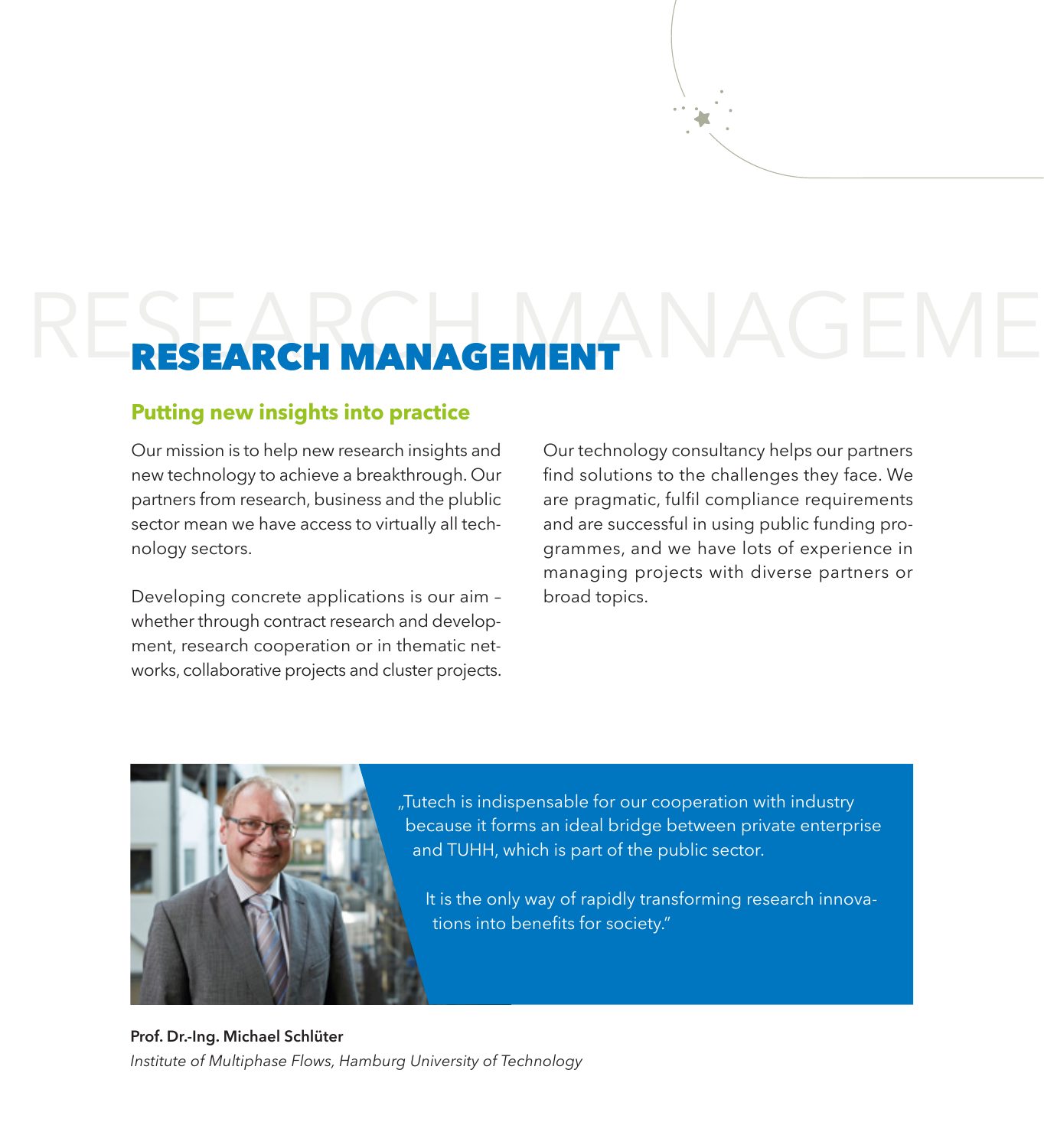

#### **Services**

- Finding partners from research and industry
- Contract research
- Research cooperation
- ▶ Technology consultancy
- ▶ Technical services
- Peer reviews
- ▶ Funding expertise
- Network and cluster management

#### **Partners**

- Businesses
- Universities and knowledge organisations
- Politics and the public sector
- Project management bodies

#### **Selected technology sectors**

- Process engineering
- **Information technology**
- ▶ Energy and environmental technology
- $\blacktriangleright$  Industry 4.0
- Aerospace
- **Marine technology**
- Mechanical engineering, materials engineering
- Biotechnology
- Medical technology
- Microelectronics and sensor technology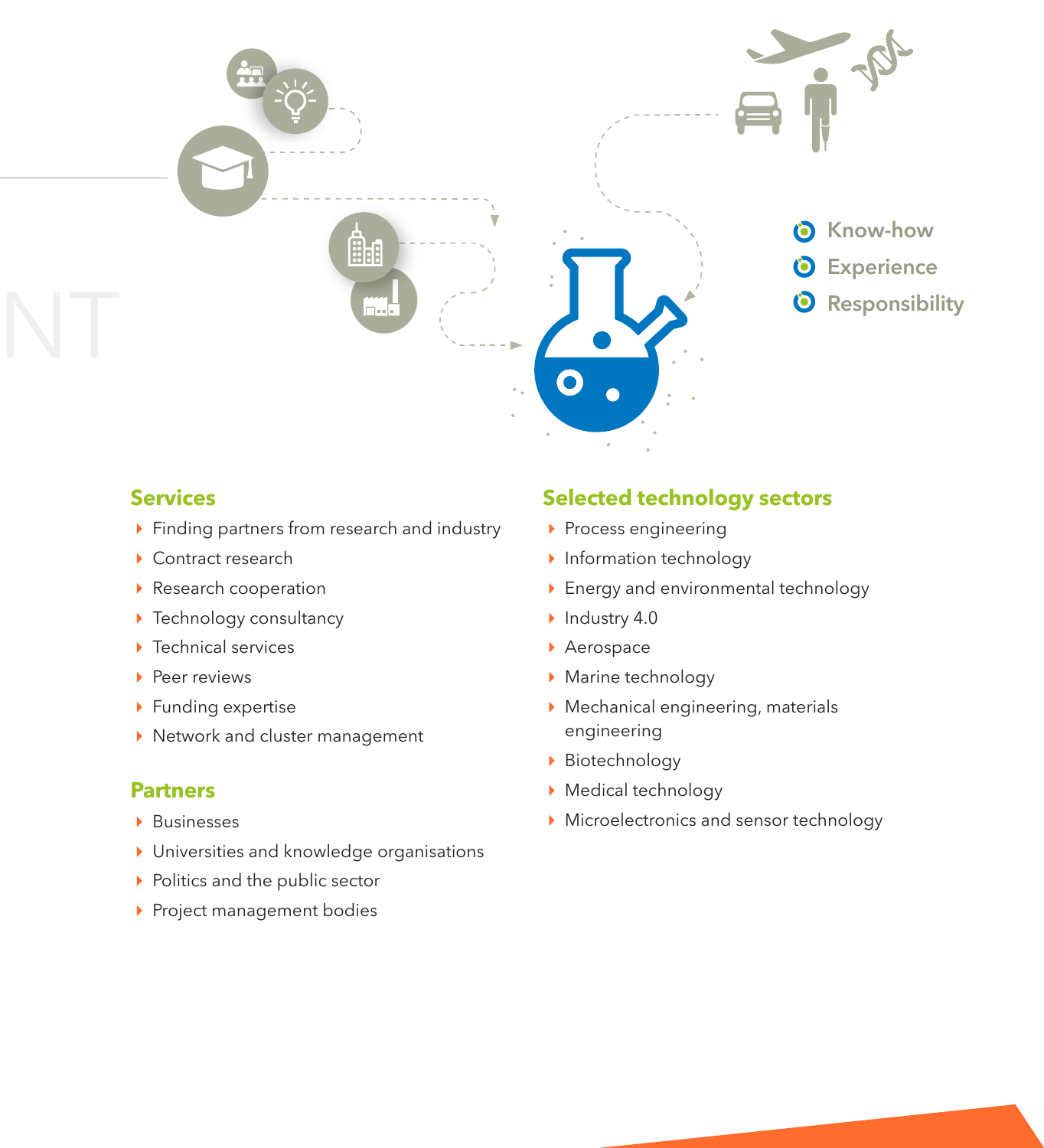Universities

## IP MANAGEMENT MENT **IANAGEME**

#### **For reliable commercial success**

Anyone who develops an innovative product or some new technology usually wants to find a way to market it successfully. TUTECH can support you with protecting your intellectual property, securing the exclusivity of your product and thus strengthening your competitive advantage.

service provider for Hamburg's universities and extramural research institutes. It is funded by the Federal Ministry of Economics and Energy's WIPANO programme.

6

Innovation

6

And with the creation of the Patent Agency Hamburg (PVA Hamburg) TUTECH has set up one of the first operational points of contact for IP management. PVA Hamburg is a recognised



comprehensive advice, their refreshingly uncomplicated style and their open and

#### **Prof. Dr.-Ing. Kerstin Kuchta** *Institute of Environmental Technology and Energy Economy Hamburg University of Technology*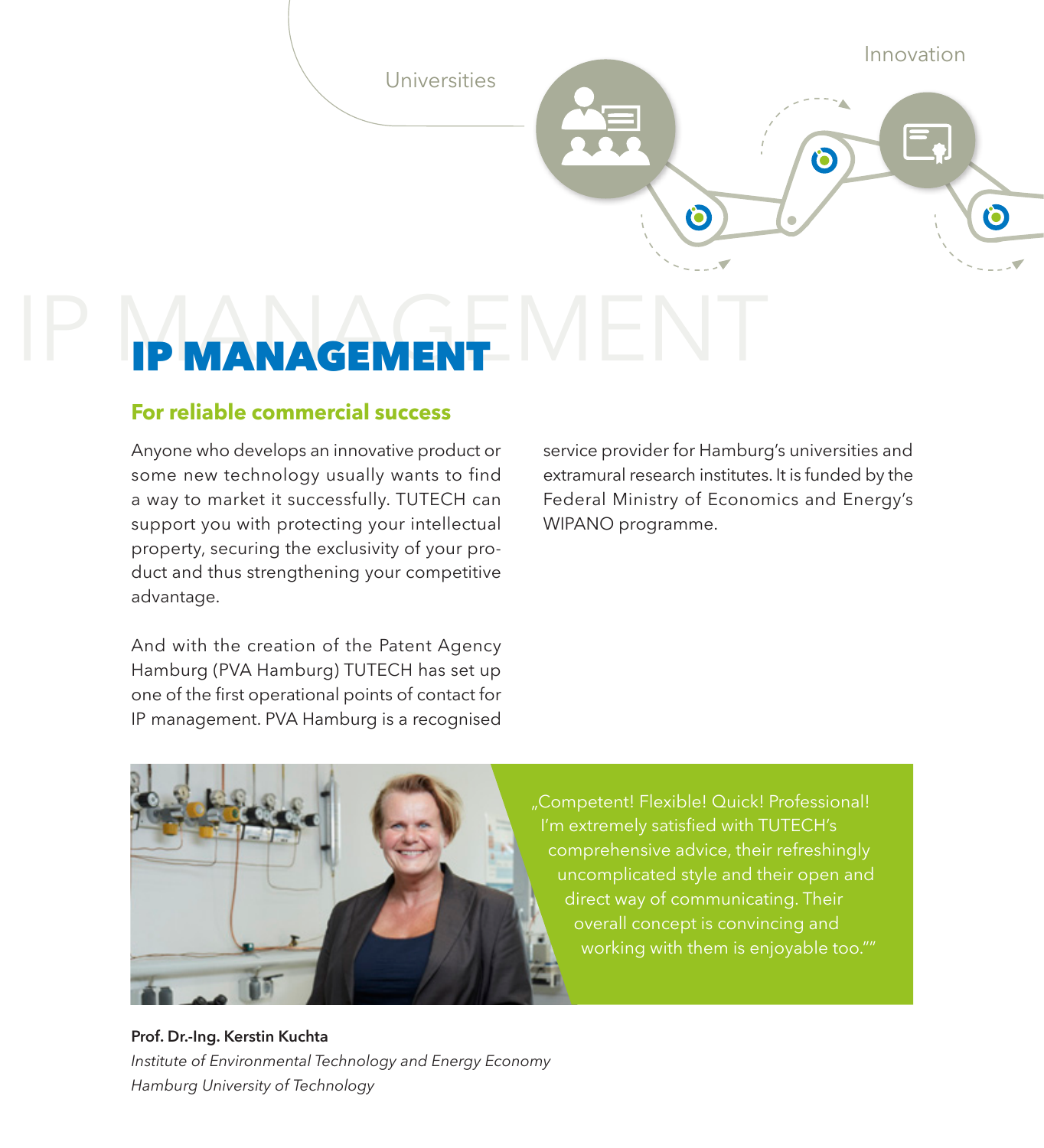

#### **Our services for inventors**

TUTECH supports inventors in research institutes, startup teams or companies who want to commercialise their innovations. The services our teams of experts provide encompass initial consultations, evaluation of inventions according to technical and commercial criteria, prior art and novelty searches and IP strategy consultations, and preparation and coordination of the technology validation of projects. We can also assist you with patent applications, identify and bring you together with suitable partners in industry, and take over contract negotiations for you – regionally, nationally and globally.

#### **Our cooperation partners**

- University Hamburg
- University Medical Center Hamburg-Eppendorf
- ▶ Hamburg University of Technology
- Helmut Schmidt University
- ▶ Hamburg University of Applied Sciences
- ▶ Bernhard Nocht Institute for Tropical Medicine
- ▶ Heinrich Pette Institute, Leibniz Institute for Experimental Virology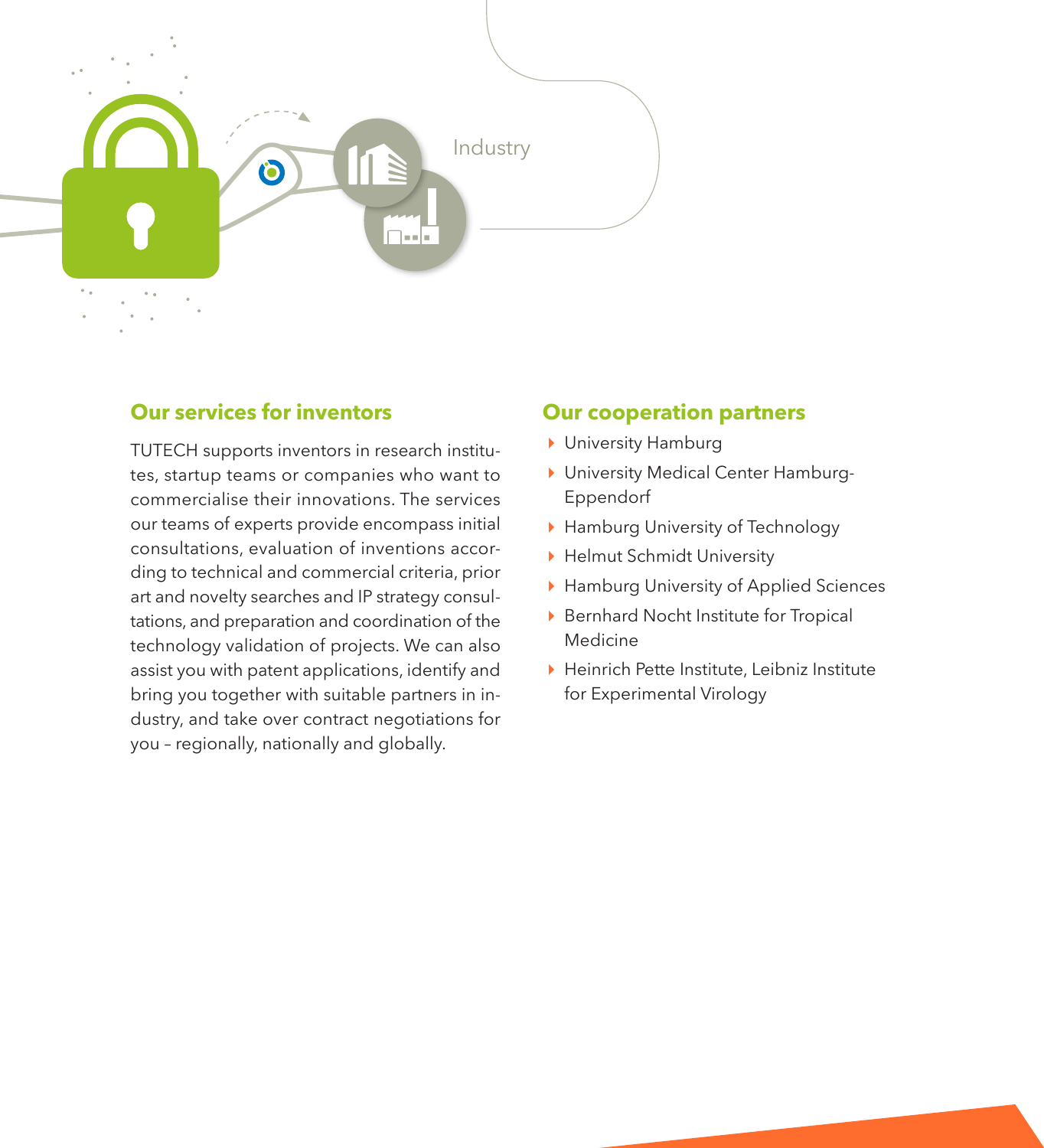## CONSULTANCY AND CO DEVELOPMENT EVELOPMENT **CONSULTANCY AND COMPET** DEVELOPMENT

#### **Development based on experience**

Are you looking for opportunities and partners to strengthen your ability to innovate? Do you wish to become more international in your approach to innovation? With TUTECH you can draw on 25 years' experience of supporting research and development cooperation between businesses, industry, universities, public bodies and governments in Hamburg and worldwide. We can support you in finding research and innovation grants. We are experts in initiating and managing projects. We tailor our work to suit your needs – anything from providing feedback on proposals to longer-term support for change management.



"Working with TUTECH was both inspiring and productive. We're still reaping the benefits for Horizon 2020."

**Dr. Stefan Seibling** *Head of Technology Transfer Center, Ernst Moritz Arndt University Greifswald*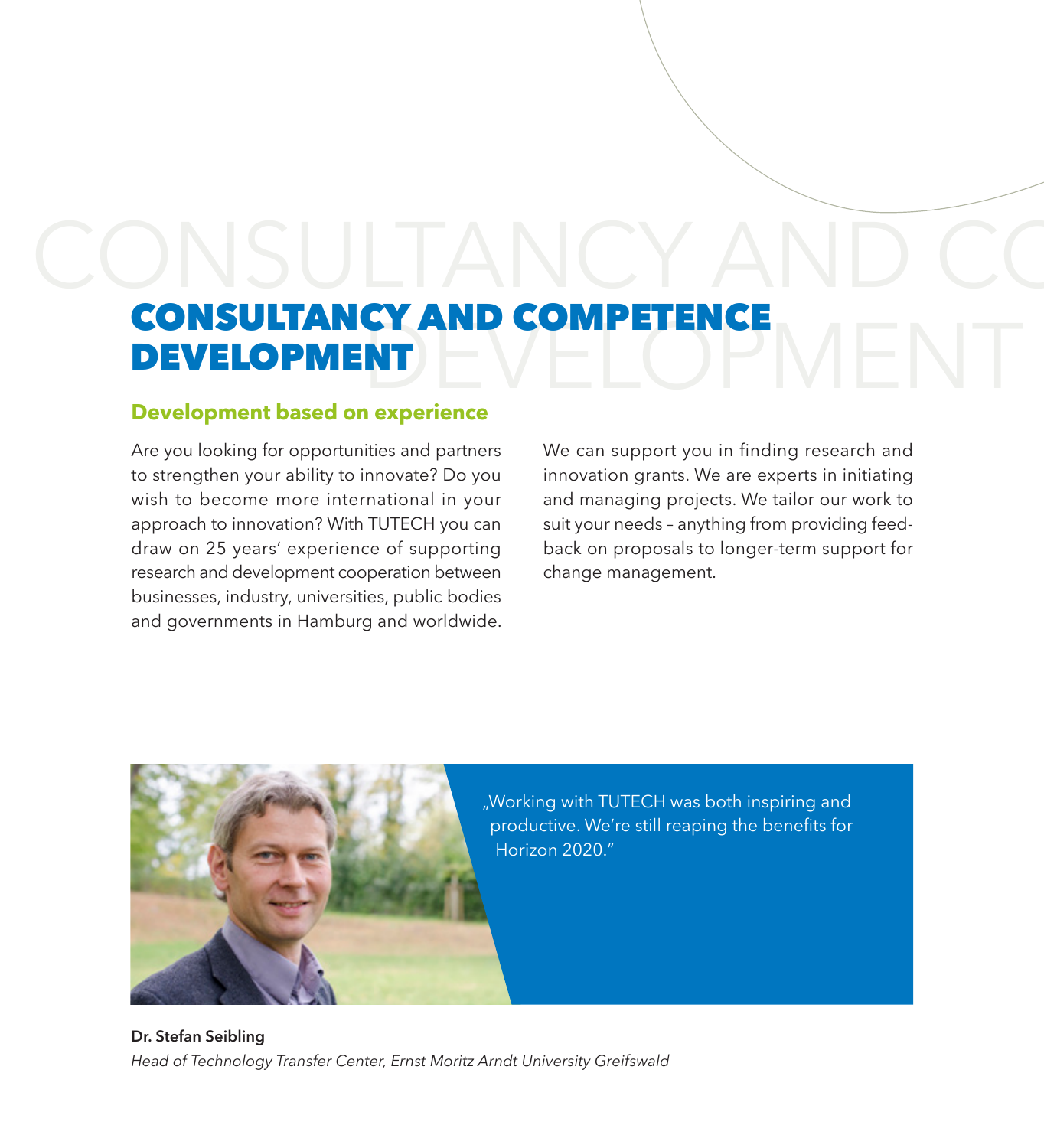# **TUTECH ACADEMY**<br>TUTECH ACADEMY offers

TUTECH ACADEMY offers a broad range of research-based training plus practical workshops and seminars. Our experienced trainers share basic information as well as expert knowledge as required (on topics such as innovation management, international research management, patent management, startup support and technology and knowledge transfer) – for example the ContinuING@TUHH project that encourages and develops personal continuing education through interaction between industry and the university. As well as promoting personal continuing education it also intensifies contact and exchange between industry and the university.

#### **Enterprise Europe Network**

TUTECH is one of the Hamburg partners in the EU-funded "Enterprise Europe Network" (EEN), providing access to the world's largest service network for cross-border business support. The EEN team at TUTECH and our network of 3,000 colleagues in more than 60 countries provide small and medium-sized enterprises and their partners with free targeted support to develop international business and research collaboration and advice on innovation and international operations.

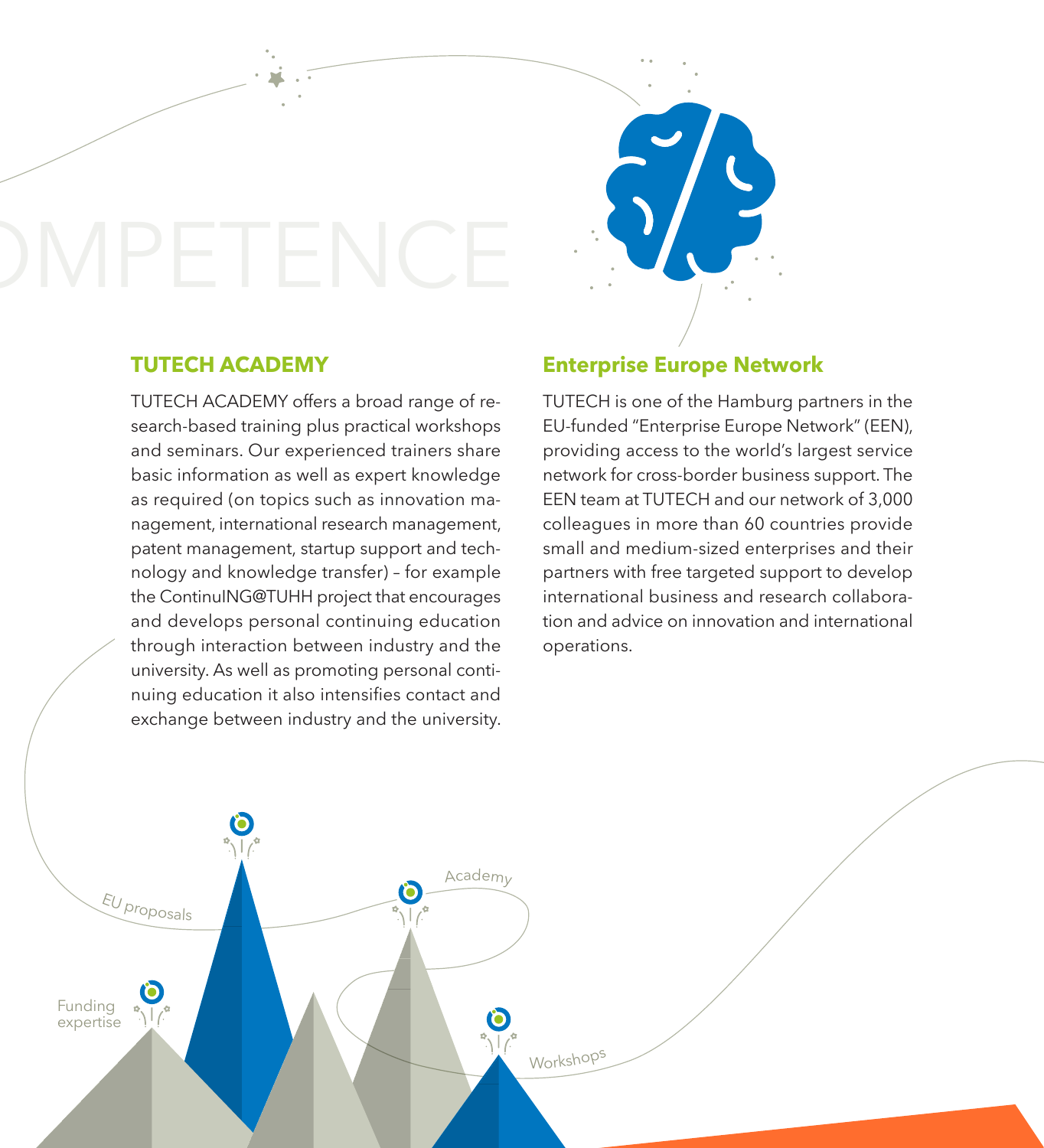# STARTUP SUPPORT

#### **From startup to company**

Even before setting up a company there are lots of steps that can secure a competitive advantage and lay firm foundations for the future. We can help to find the answers to fundamental questions at an early stage of the startup. Our objective is to work with you to market your good ideas precisely and rapidly and so achieve decisive advantages for your business success in the long term.

Having a good idea is just the start. Founding a successful startup involves lots of separate steps, with lots more to come before a company is established on the market. TUTECH has been guiding research and technology-based initiatives throughout the startup process for more than 20 years.

TUTECH is one of the key players in the Hamburg startup network and shares the responsibility for ensuring that startups are supported seamlessly from the initial idea though to the early phase of company growth. Here we work closely with Hamburg University of Technology's (TUHH) Startup Dock and hit-Technopark.



from research to a startup."

**Johannes Weber, Matthias Schmittmann** *bentekk GmbH*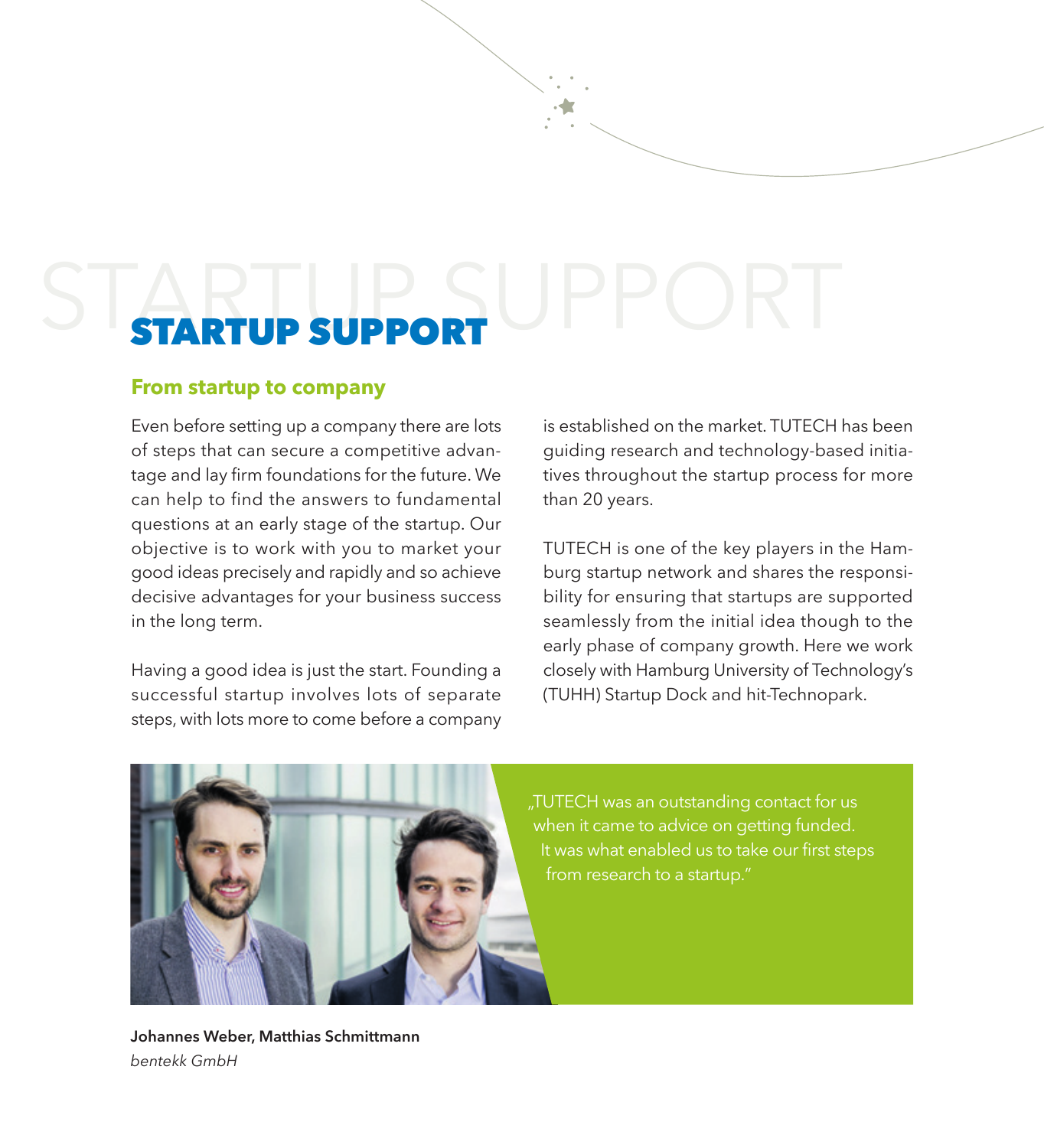TUTECH and TUHH provide modern premises for different-sized startup teams in our own Innovation & Startup Campus. Facilities also comprise a co-working area and an in-house lecture theatre.

#### **Services**

- $\blacktriangleright$  Initial advice
- ▶ Potential analysis
- ▶ Support with developing business models and business plans
- ▶ Coaching/training
- Access to grant schemes and other funding

Ű

**i)** 

(f)

- Access to client and partner networks
- ▶ Office space
- Co-working space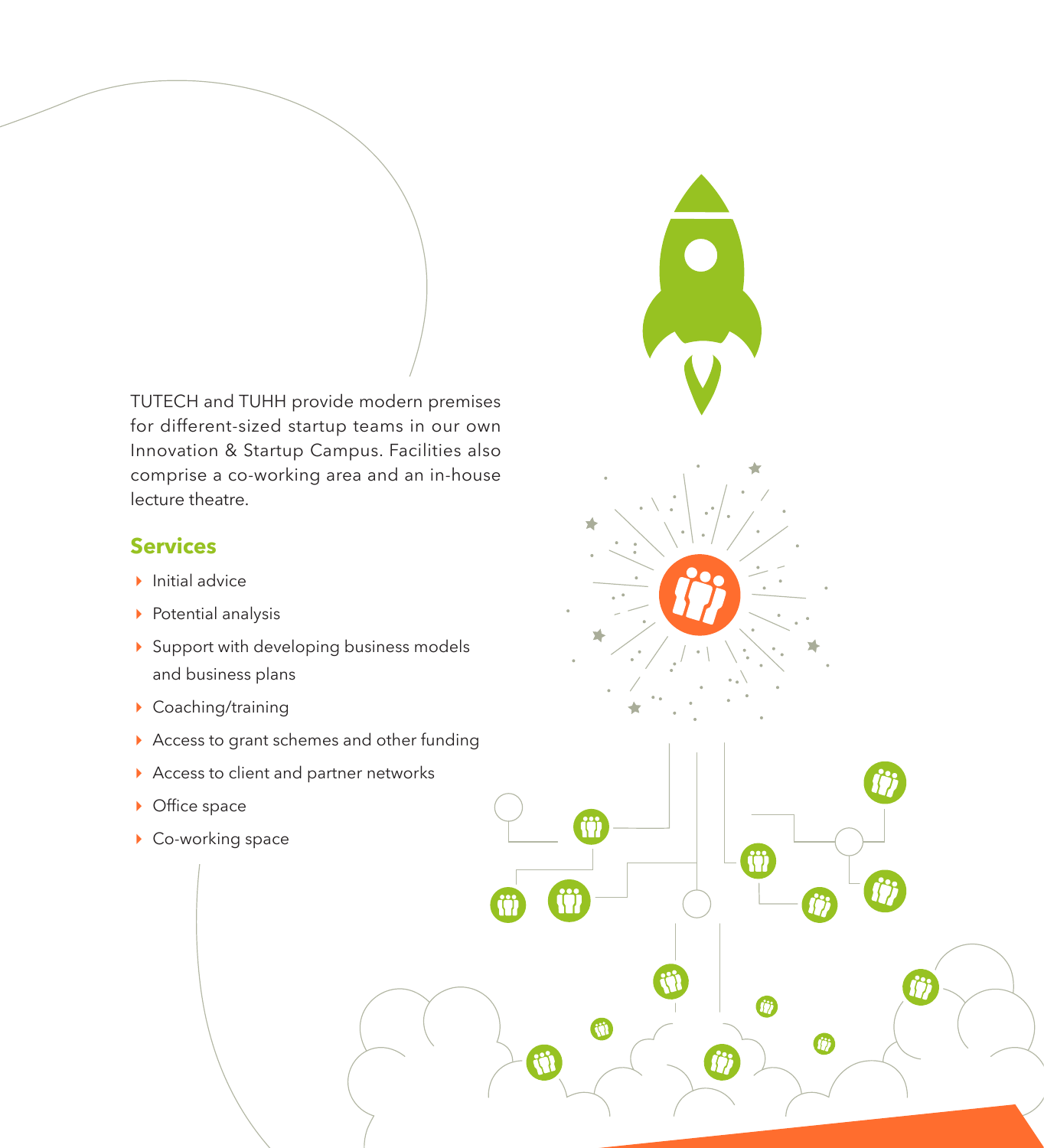### THE SHAREHOLDERS



#### **More than 25 years of partnership**

For 40 years, TUHH has been an innovator and catalyst for technical sciences in northern Germany. TUHH trains the next generation of engineers, conducts academic research at the highest level and thus fosters the development of the Hamburg Metropolitan Region. The founding 25 years ago of its subsidiary, Tutech Innovation GmbH, created a unique and lasting tool for technology transfer. What began as a business model has become a role model and driver of university-led technology transfer throughout Germany; it has developed into an efficient link between scientific innovation, know-how transfer and commercial application. Numerous entrepreneurs

have started out from TUHH into self-employment with the support of TUTECH. TUTECH has helped to initiate and successfully implement networks between research and industry at the national and European levels. Yet TUTECH has never rested on the laurels of its own success but has constantly sought to reinvent itself, thus remaining a pioneer of agile and flexible action in the interests of the universities and of technology transfer.

Hamburg University of Technology thanks TUTECH's staff and managers for their successful work.



*"Our goal is to train creative thinkers who have an individual specialist profile and a high level of social skills."*

**Professor Hendrik Brinksma** *President of Hamburg University of Technology*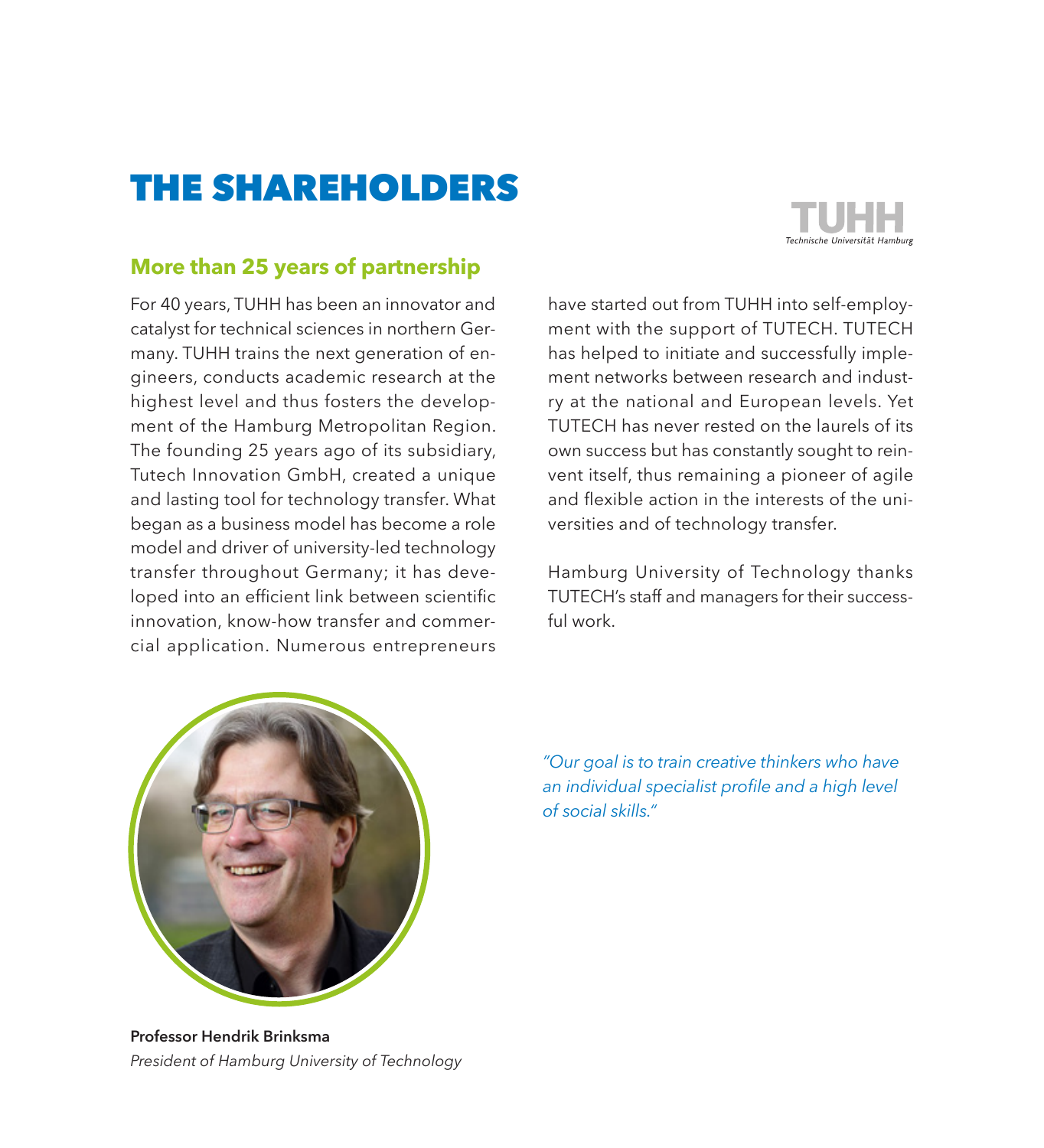

Research, teaching and transfer of knowledge to society: The so-called "third mission" has been part of Hamburg University of Technology's identity all along. At the outset it was the university's transfer office that took care of this "third mission". For the past 25 years Tutech Innovation GmbH has been responsible. Its foundation in 1992 marked the first time a German university had made a move to develop its own technological innovations along business lines and make them available to companies. The example of TUTECH was taken up by many other German universities and technical universities: by Bochum, Dresden, Hanover, Frankfurt am Main, Cottbus, Kassel and Berlin. In all



these places TUTECH was the model for setting up university-related transfer companies.

The same was true in Hamburg itself. Since 2004 Hamburg Innovation GmbH (HI) – TUTECH's sister company – has been supporting all the public universities in our city with transferring ideas to industry. This knowledge transfer tandem for all the public universities in a federal state has given Hamburg a pioneering role in Germany.

It is an important element of Hamburg's innovation and business development policy. An example is the establishment of start-up centres. It was only in 2017 that we opened the Innovation Campus for Green Technologies (ICGT). And then there is the upcoming digital communication and interaction platform "beyourpilot – Startup Port Hamburg".

*"Hamburg is a city for people with ideas. And for 25 years Tutech Innovation GmbH has been ensuring that ideas become reality. My thanks to everyone who has contributed to that in the past and to those who still do so today."*

**Katharina Fegebank** *Deputy Mayor of Hamburg and Minister for Science, Research and Equality*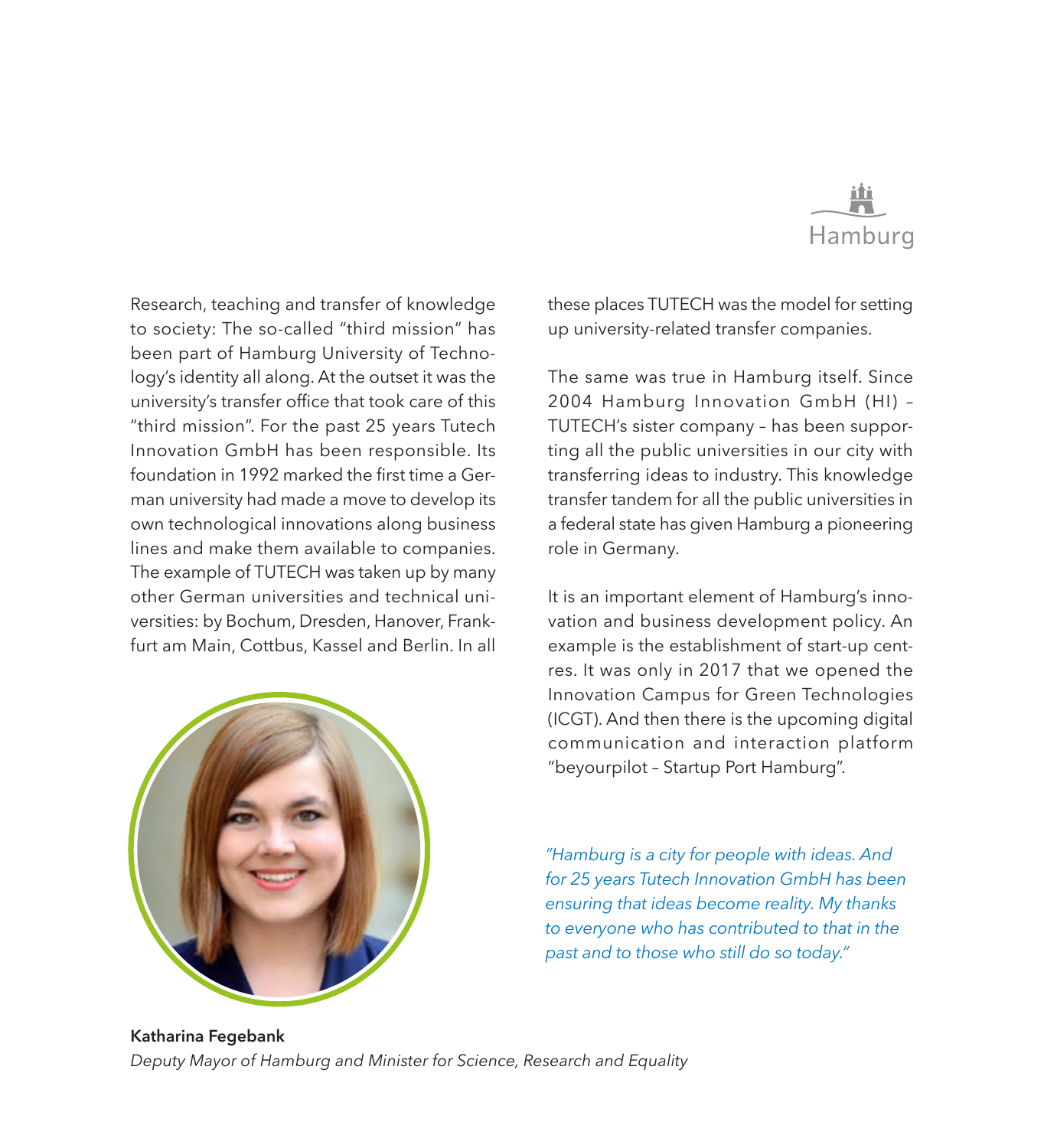#### **TUTECH INNOVATION GMBH**

Innovation & Startup Campus Harburger Schlossstr. 6-12 21079 Hamburg, Germany

 $\bigcup$  +49 40 76629-0  $\Box$  +49 40 76629-6119 info@tutech.de

#### **TUTECH INNOVATION GMBH**

Office Goldfisch Blohmstr. 20 21079 Hamburg, Germany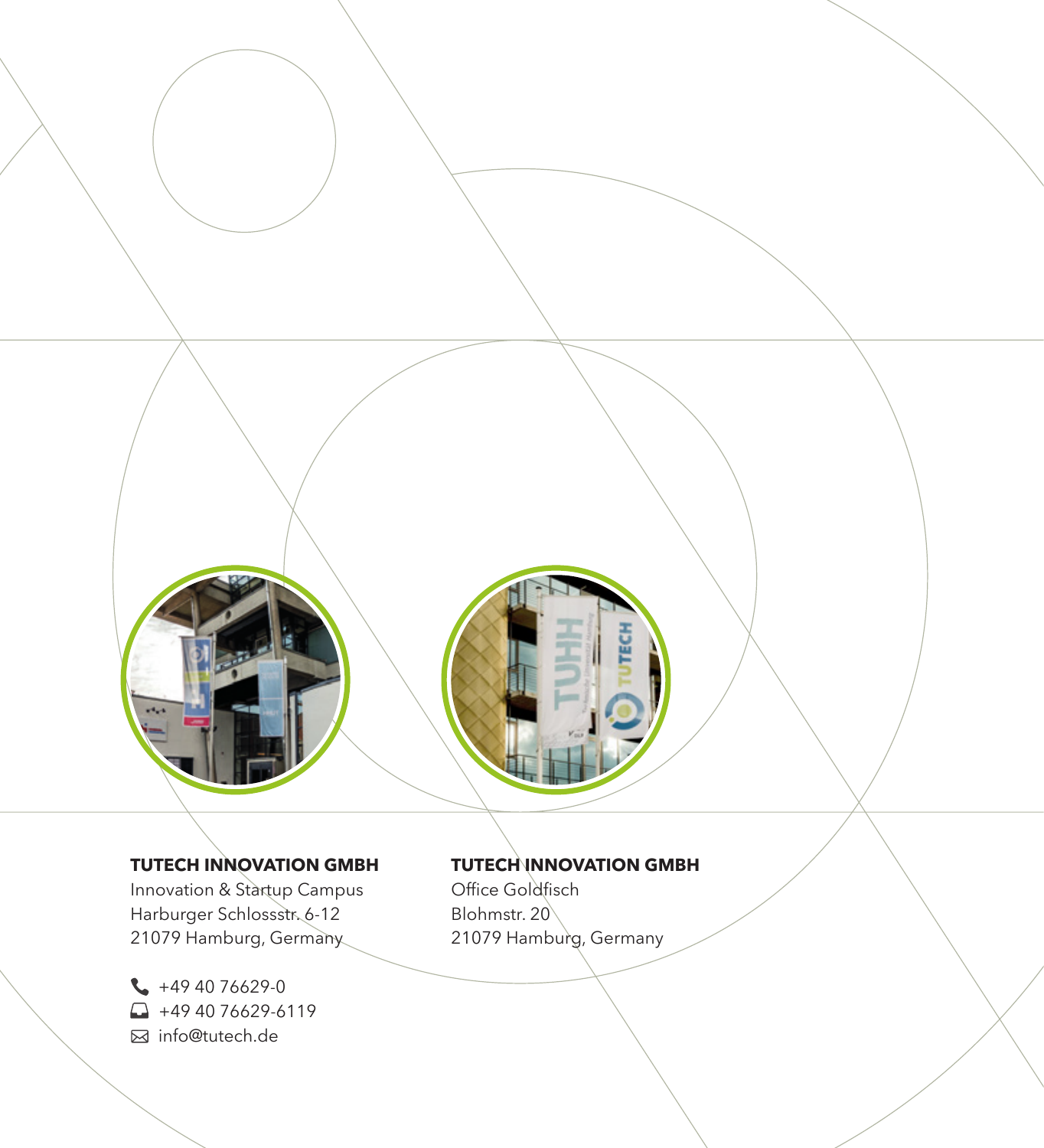

IMPRESSUM

#### Publisher:

Tutech Innovation GmbH, Schloßstraße 6-12, 21079 Hamburg

Editors/text: Michaela Germinario, Tutech Innovation GmbH Jochen Kilian, Tutech Innovation GmbH

Concept/illustrations: Sandra Morath, Tutech Innovation GmbH

This edition published 2019

PICTURE CREDITS Brinksma photo: Gijs van Ouwerkerk – TU Twente, CC BY-SA 4.0, https:// commons.wikimedia.org/w/index.php?curid=66056785 Fegebank photo: TUHH, Eva Häberle photos of business units and TUTECH locations: Jochen Kilian/TUTECH Contact: Tutech Innovation GmbH

#### tutech.de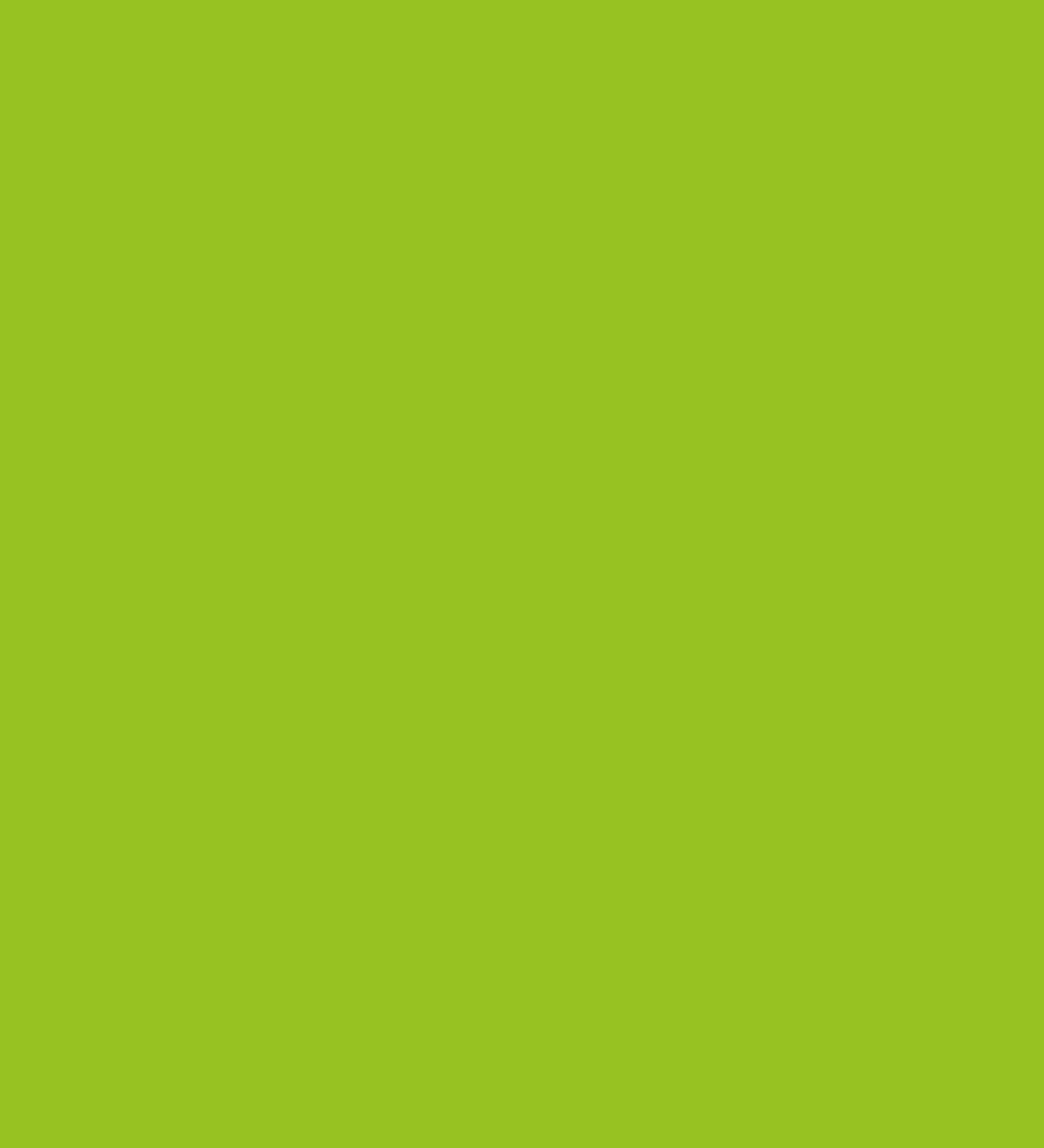